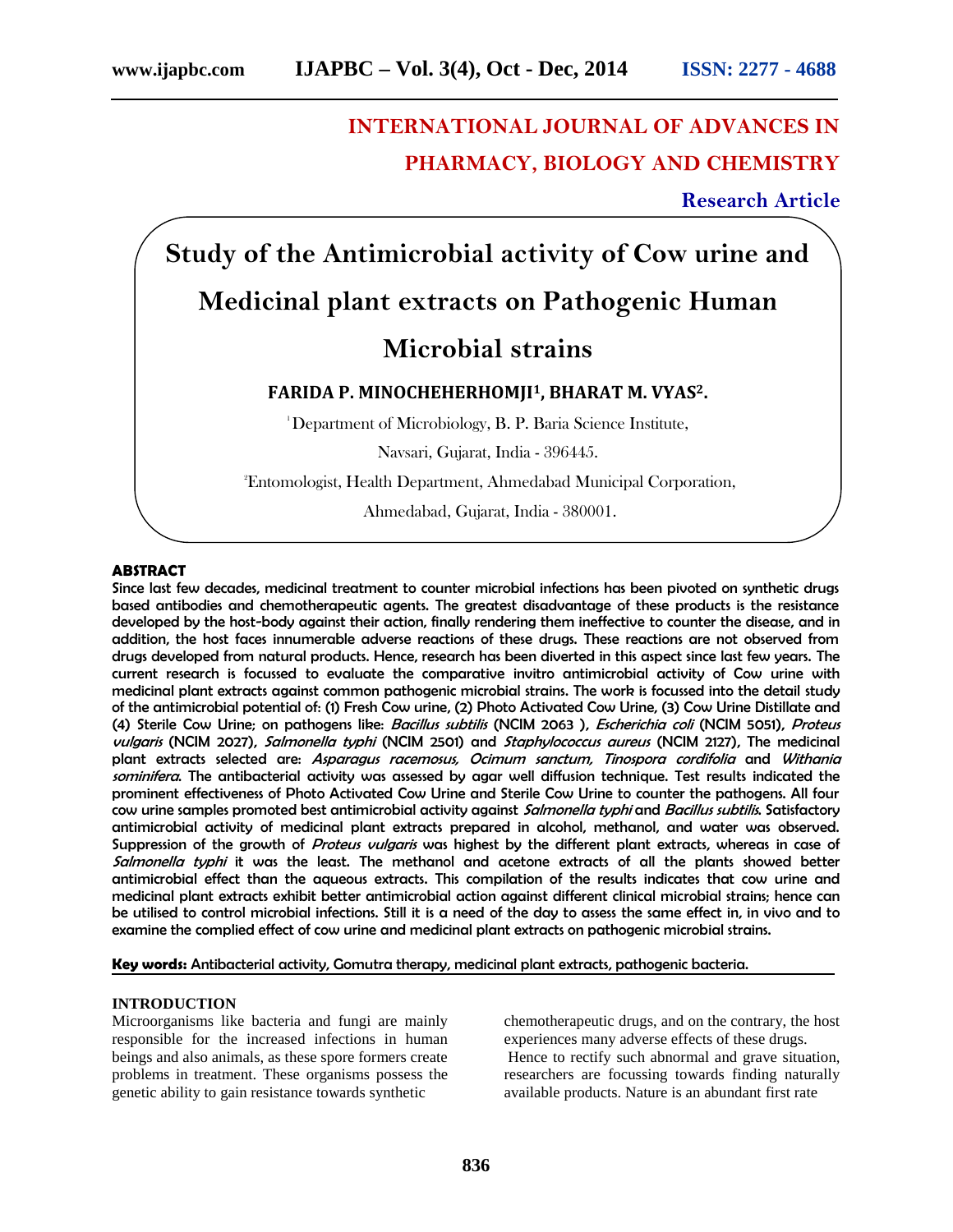store-house consisting of an enormous range of plants, animals and microorganisms available for the discovery and further development and supply of these products, which are capable to counter almost all microbial infections prevalent in humans. The Indian Cow, *Bos indicus,* is a most veneered and valuable animal in religious scriptures. Cow urine has found therapeutic applications since days of yore. Cow urine is consumed by the majority of the rural population as a traditional remedy in almost the whole Indian continent<sup>1</sup>.

Cow urine based preparations are able to counter viral, microbial, and fungal ailments. These potions promote powerful antimicrobial, antiviral, anti allergic, and antioxidant activity. So the current research is mainly centred on the exploration of the antimicrobial powers of cow urine and also its phyto  $chemical$  properties<sup>3</sup>.

India has a large geographical area with different cultural practices that employ medicinal plants; the knowledge being recorded in medicinal texts and manuscripts in the form of *Samhitas* and varying regional practices to be available for the generations to follow<sup>4</sup>. The Indian *Ayurveda* is the result of this codified system of medicine developed through ages, documenting over 25000 herbs. The positive effect of these plants is of scientific interest for researchers in and around the world. So, in order to further strengthen this activity, the current research has been centred to explore the antimicrobial, antifungal, and immune modulator activity of the selected widely available medicinal plants.

# **MATERIALS AND METHODS**

### **Procurement of Cow Urine:**

Cow urine was collected from the well-maintained *Goshala* of Gurukulsupa near Navsari which has forty different breeds of cow. The cow selected for this research was a healthy Gir cow, aged seven years being fed a uniform diet and undergoing regular vaccination schedule.

Fresh cow urine was collected in sterile screw cap bottles and brought to the laboratory for testing. It was filtered by ordinary filter paper before being subjected to further testing. Sterile cow urine was prepared by sterilizing the urine sample maintained in an autoclave at a temperature of  $121^{\circ}$ C and  $15$  lb/in<sup>2</sup> pressure for 15 minutes. Photo activated cow urine was prepared by keeping the urine in transparent sterile bottle for 144 hours in sunlight. Then it was purified on a silica gel G-25 column and passed through two separate columns simultaneously to get rid of all the precipitated materials and debris<sup>5</sup>. Cow ontiurine distillate was obtained by subjecting the fresh urine sample to a distillation unit where the distillate

is obtained after  $4 - 5$  hours of distillation. Thus purified cow urine and/or its distillate were stored at 4 °C for further future use as per experimental requirements 6, 7, 8, <sup>9</sup> .

Different samples of cow urine thus obtained are:

- Fresh cow urine,
- Sterile cow urine,
- Photo activated cow urine,
- Cow urine distillate, were then used for the study.

# **Plant Material:**

Medicinal plants used in the study were collected from the botanical section of Navsari Agriculture University. The plants were subjected to different processes to prepare their extracts.

The plants were properly washed with water, air dried, and then finely ground and then mixed separately with Water, Acetone and Methanol. Three separate solvent extractions using Aqua (Water), Acetone and Methanol were carried out using a Soxhlet extractor $10$ . .

100 grams of dried leaves were powdered and then extracted with 200 ml of the solvent. The extracts were then filtered using Whattman filter paper No. 42 (125 mm), and then stored in air tight dark bottles at room temperature for assessing their antimicrobial activity $^{11, 12}$ .

The plants selected in the study are:

- 1) *Asparagus racemosus*, locale name: *Satavari,*
- 2) *Ocimum sanctum*, locale name: *Tulsi.*
- 3) *Tinospora cordifolia*, locale name: *Guduchi,*
- 4) *Withania Sominifera*, locale name: *Ashwagandha.*

#### **Fungal and Bacterial Cultures:**

Standard fungal and microbial cultures were sourced<br>from: National Collection of Industrial from: National Collection of Industrial Microorganisms (NCIM), Pune. The organisms under study are:

- 1) *Aspergillus fumigatus* (NCIM 902),
- 2) *Bacillus subtilis* (NCIM 2063),
- 3) *Candida albicans* (NCIM 3471).
- 4) *Escherichia coli* (NCIM 5051),
- 5) *Proteus vulgaris* (NCIM 2027),
- 6) *Salmonella typhimurium* (NCIM 2501),
- 7) *Staphylococcus aureus* (NCIM 2127),

The cultures were allowed to grow on their respective selective media to check and ensure their purity and optimum growth before subjected to futher tests.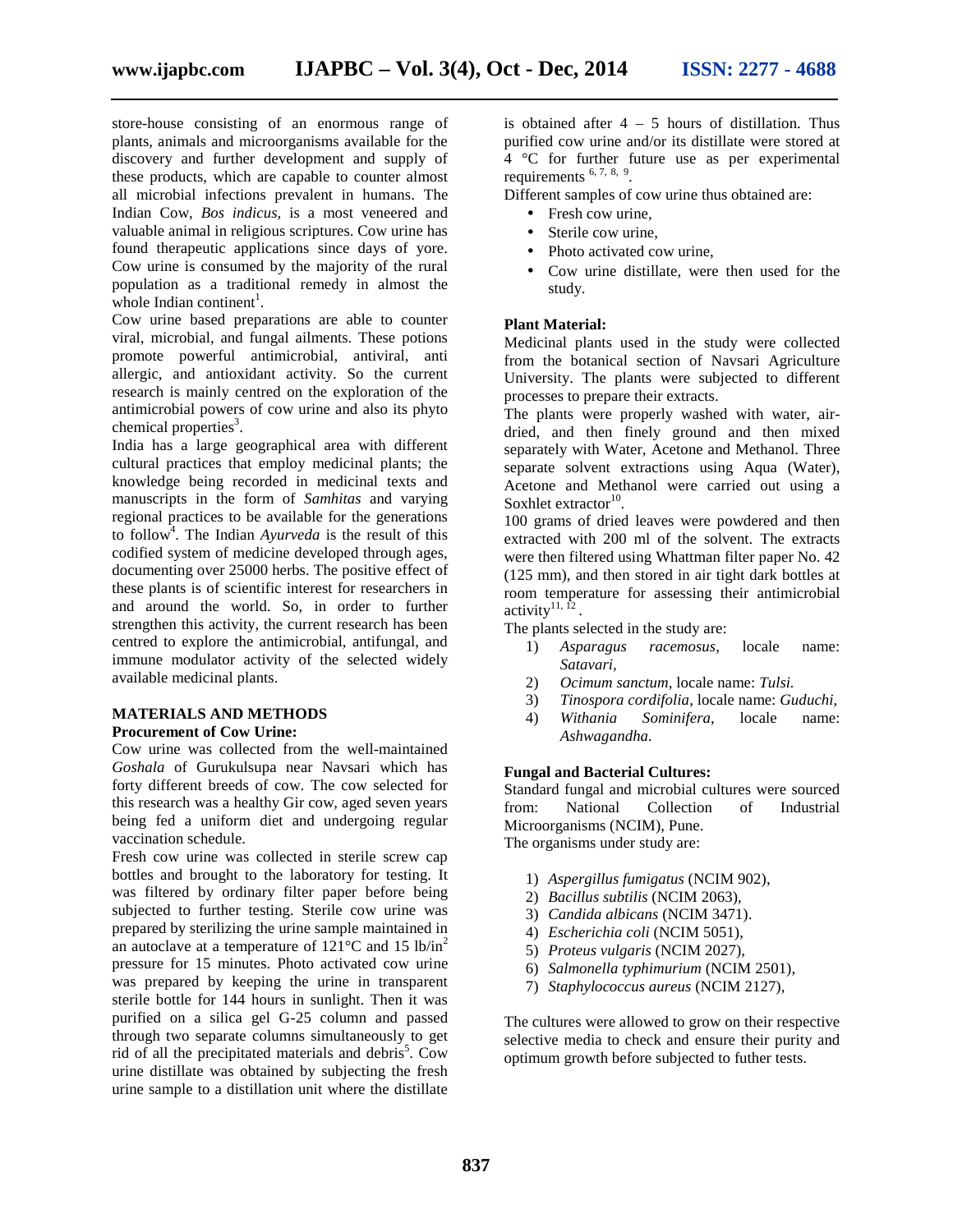| Antimicrobial activity of different samples of cow urine. |       |    |    |            |
|-----------------------------------------------------------|-------|----|----|------------|
| Name of organism                                          | FU    | SU | DU | <b>PAU</b> |
| Escherichia coli                                          | 15    | 11 | 10 | 10         |
| Proteus vulgaris                                          | $- -$ | 11 | 17 | 09         |
| Salmonella typhi                                          | 20    | 15 |    | 20         |
| Bacillus subtilis                                         | 16    | 11 | 09 | 12         |
| Staphylococcus aureus                                     | --    | 12 | 12 | 10         |
| Aspergillus fumigatus                                     | $- -$ | 09 | 13 | 10         |
| Candida albicans                                          | --    | 08 | 11 | 07         |
| Zone of inhibition, in mm.                                |       |    |    |            |

**Table 1**

**Antimicrobial activity of methanol, acetone and aqueous extracts of medicinal plants. Name of organism SATAVARI TULSI GUDUCHI ASHWAGANDHA** M A W M A W M A W M A W *E. coli* | 20 | -- | 15 | -- | -- | 10 | 09 | -- | 22 | 20 | 16 | *S. typhi* | 23 | 23 | 13 | -- | 15 | -- | 10 | 09 | -- | -- | -- | -- | -- | *Prot. vulgaris* 13 | 15 | 15 | 15 | 15 | 16 | 10 | 17 | 12 | 11 | 15 | -- | *B. subtilis*  $\begin{array}{|c|c|c|c|c|c|c|} \hline \end{array}$  10  $\begin{array}{|c|c|c|c|c|c|c|} \hline \end{array}$  11  $\begin{array}{|c|c|c|c|c|} \hline \end{array}$  11  $\begin{array}{|c|c|c|c|c|} \hline \end{array}$  11  $\begin{array}{|c|c|c|c|c|} \hline \end{array}$  11  $\begin{array}{|c|c|c|c|c|} \hline \end{array}$  11  $\begin{array}{|c|c|c|c$ *S. aureus* | 13 | 10 | 20 | 15 | 13 | -- | -- | -- | 13 | 12 | 12 | **acetone and aqueous** Name of SATAVARI TULSI GUDUCHI ASHWAGANDHA organism M A W M A W M A W M<br>20 - 15 - - - 10 09 - 22 *S. typhi*<br>
23 23 13 -- 15 -- 10 09 -- -<br> *Prot.* 13 15 15 15 15 16 10 17 12 11 *B. subtilis* | -- | 10 | -- | 10 | 11 | -- | 14 | 11 | -- | 19  $\frac{15}{13}$ <br>15 *B.* 20

| Table 2                                                                               |  |  |  |  |
|---------------------------------------------------------------------------------------|--|--|--|--|
| Antimicrobial activity of methanol, acetone and aqueous extracts of medicinal plants. |  |  |  |  |

Signages: A: Acetone Extract; M: Methanol Extract; W: Aqueous Extract; Zone of inhibition, in mm.



Signages: FU: Fresh Urine; SU: Sterile Urine; DU: Distilled Urine; PAU: Photo Activated Urine **Fig 1** Antimicrobial activity of different samples of cow urine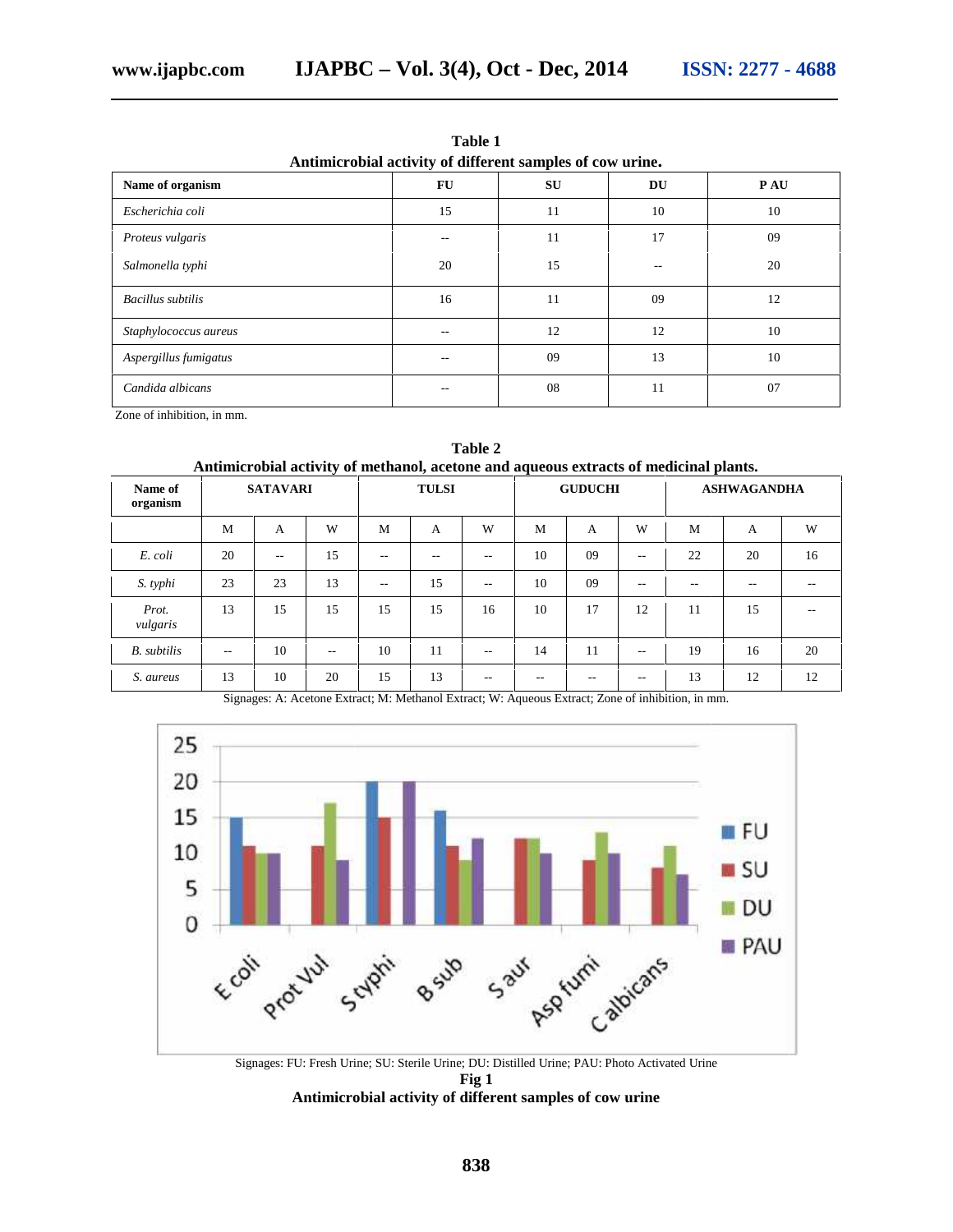

**Fig 1**

**Antimicrobial activity of methanol, acetone and aqueous extracts of medicinal plants.**<br>Assay Medium: Effectiveness of Fresh cow urine was observ

#### **Assay Medium:**

Mueller-Hinton agar medium (Hi Media) is selected to check the potency of the drug against different microorganisms under study. Kirby-Bauer technique Mueller-Hinton agar medium (Hi Media) is selected<br>to check the potency of the drug against different<br>microorganisms under study. Kirby-Bauer technique<br>was employed to assess the antimicrobial potential of cow urine samples and medicinal plant extracts $^{13}$ .

Antimicrobial Activity

Antimicrobial activity test was conducted by agar well diffusion method according to the following steps: Antimicrobial Activity<br>
Antimicrobial activity test was conducted by agar<br>
well diffusion method according to the following<br>
steps:<br>
• 20 ml of sterile Mueller-Hinton agar was poured<br>
in sterile petri dishes.<br>
• The plates

- 20 ml of sterile Mueller-Hinton agar was poured in sterile petri dishes.
- The plates were allowed to solidify before use.
- The organisms (0.2 ml) were uniformly spread onto the agar plate using a spreader.
- 8 mm bores were made, each at an equal distance from one another on the medium with a sterile cup borer.
- 20 µl of different cow urine preparations and plant extract preparations were added to respective bores.
- The plates were incubated at 37 °C for 24 hours, and the zone of inhibition was measured $14$ . respective bores.<br>The plates were incubated at 37 °C for 24!<br>and the zone of inhibition was measured<sup>14</sup>.

#### **RESULTS AND DISCUSSION DISCUSSION**

Antimicrobial potential of different cow urine preparations are shown in Table 1 and Figure 1. It is deduced from the current study that both, sterile urine and photo activated urine were most effective against all the different test organisms under study. Effectiveness of Fresh cow urine was observed to be nil against *Asperigillus fumigates*, *Candida albicans, Proteus vulgaris* and *Staphylococcus aureus*. Cow Urine Distillate exhibited maximum growth suppression in *Asperigillus fumigatus*, followed by *Candida albicans*. Amongst all the different cow *albicans*urine samples, highest antimicrobial activity was observed against *Salmonella typhi*, followed *by Bacillus subtilis*.

Antimicrobial properties of Fresh Cow Urine were very low, but after photo-activation, it proved to be very effective in controlling the proliferation of the microorganisms. This increased action may be due to the hydrolytic state of cow urine and the presence of amino acids in urinary peptides, by increasing the bacterial cell surface hydrophobicity. Further increase in the antimicrobial activity of cow urine may be due to the formation of reactive compounds like formaldehyde, sulffinol, ketones, and amines during long term storage, heating, and photo activation. **Assume Medium** (Engthe age medium (Hi Media) is selected entired in a generation of hexange of Fresh was besone of the property of the different properties and Staphylococcus annexes to be check properties and Staphylococ Antimicrobial properties of Fresh Cow Urine were<br>very low, but after photo-activation, it proved to be<br>very effective in controlling the proliferation of the<br>microorganisms. This increased action may be due to<br>the hydrolyt

From Table 2 and Figure 2 it is deduced that the different extracts of medicinal plants showed antimicrobial activity against different test organisms in varying proportions. Growth of *Proteus vulgaris* was more suppressed by the different plant extracts, and *Salmonella typhi* promoted the least growth suppression. The plant extracts prepared in acetone and methanol showed better antimicrobial action than the aqueous extract. extracts in a ratio activity in a ratio of the right of the suppression. The plant extracts prepared in ace<br>of activated urine were most effective and methanol showed better antimicrobial action<br>action the aqueous extract.